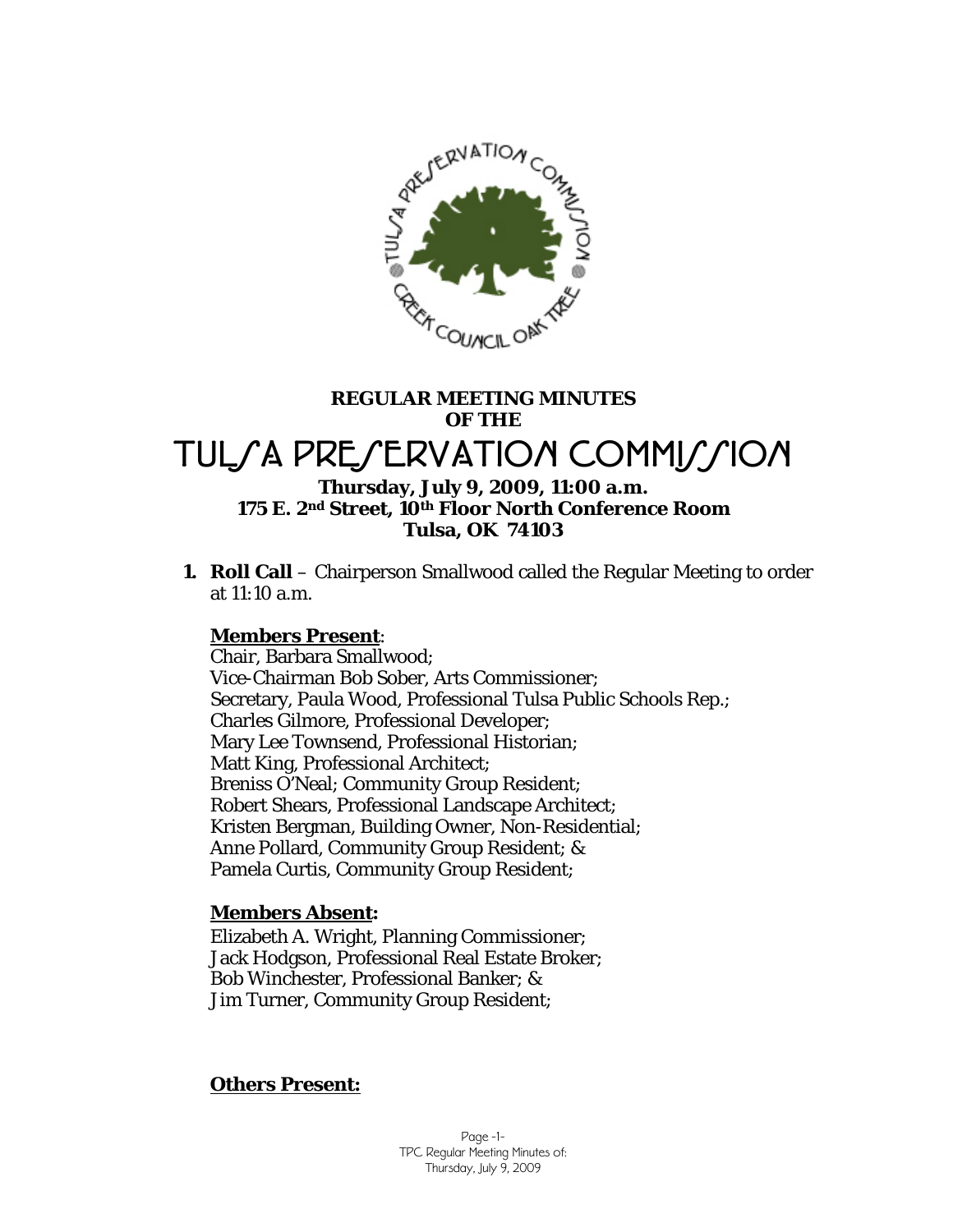Patrick Boulden, Fannie Warrior, Amanda DeCort, Christy Fournet & Ryan Smith.

# **2. Approval of Minutes of Previous Meeting of Regular Meeting Minutes for June 11, 2009; ACTION: VOTE NEEDED**

Chair Smallwood asked if anyone would like to make a motion to approve the Regular Meeting Minutes for June 11, 2009.

Commissioner Townsend made a motion to *Approve* the Regular Meeting Minutes for June 11, 2009 as presented. Commissioner King seconded.

Chair Smallwood asked for roll call to be announced.

# **By a show of hands, all "In Favor" of the motion to**  *Approve the June 9, 2009 Regular Meeting Minutes***:**

- (1) Chair Smallwood;
- (2) Vice-Chair Sober;
- (3) Secretary Wood;
- (4) Breniss O'Neal;
- (5) Charles Gilmore;
- (6) Mary Lee Townsend;
- (7) Matt King;
- (8) Robert Shears; &
- (9) Pamela Curtis;

# **All Opposed:**

None.

# **All Abstaining:**

None.

# **All not present during this vote:**

- (10) Anne Pollard;
- (11) Kristen Bergman;

The motion was *Approved Unanimously* by members present and voting.

# **3. A. Historic Preservation Committee**

# **i. Announcement of Conflict of Interest**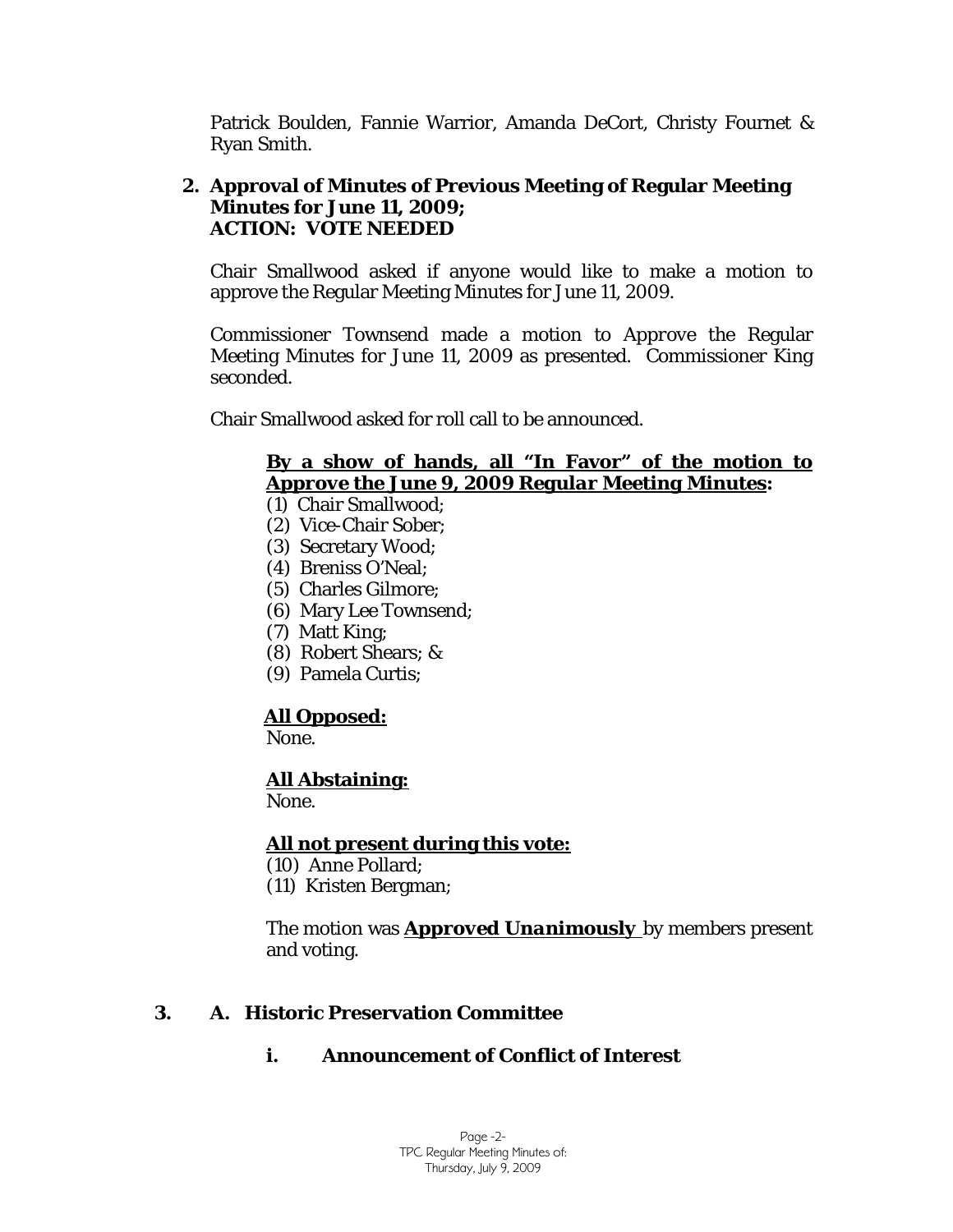Chair Smallwood asked the Commission if anyone had a conflict of interest with the Certificate of Appropriateness (COA) request that have been brought before the Commission today. No one responded to having a conflict of interest with the proposal.

# **ii. Applications for Certificate of Appropriateness**

Chair Smallwood briefly informed the COA applicants of how their proposals would be reviewed by the Tulsa Preservation Commission for a final determination.

## **1. 1701 S. Newport Avenue** (North Maple Ridge)

Applicant: Bill & Christy Fournet Request: Addition to back of house according to plans submitted. COA Subcommittee Complete Application Date: 07-07-09 *APPROVAL WITH NO CONDITIONS* 

Ms. DeCort presented Bill and Christy Fournet's Certificate of Appropriateness application to the Commission for a final review. Ms. DeCort stated that the Fournets plan to add an addition to the back of the house according to the plans that they have submitted.

Photographs and drawings were available for review and a slide presentation was shown of the structure in the North Maple Ridge Historic District.

Ms. DeCort verbally read the guidelines on the Fournet's proposal under *Additions* in the district.

Chair Smallwood asked Mrs. Fournet if she had any information to add to Ms. DeCort's presentation; and Ms. Fournet responded by stating that basically the existing flat roofs that the Commission reviewed in the prior pictures were additions that were added in the 1950's and 60's. She continued by stating that they're trying to have the pitch roof tied into the flat roofs.

The Commission complimented Ms. Fournet on the new addition by stating that the project was very nice; and that it was going to be a wonderful addition to the neighborhood.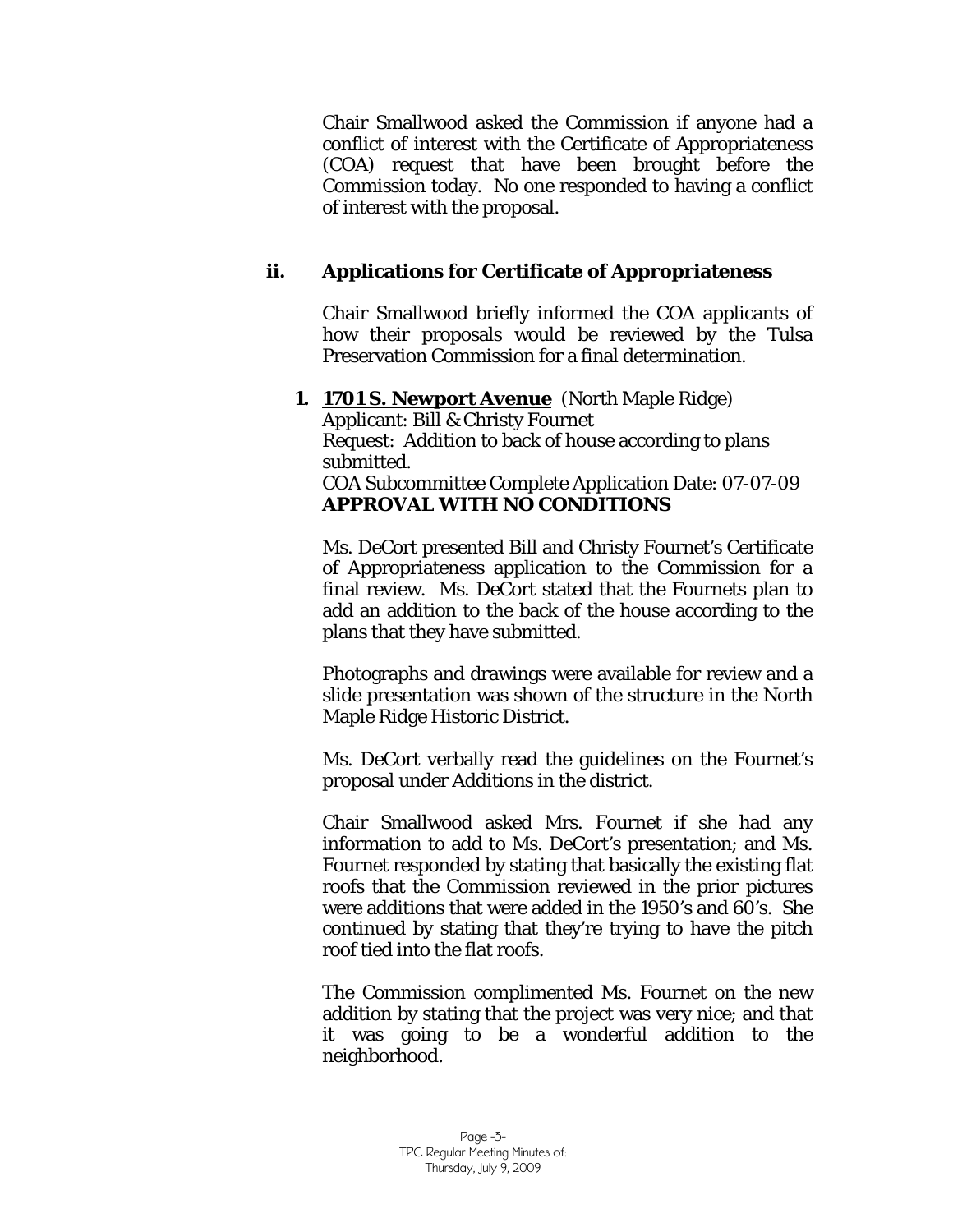Chair Smallwood asked Vice-Chair Sober to please give his report of the recommendation from the COA Subcommittee on the Fournet's application.

Vice-Chair Sober stated that the COA Subcommittee considered the Fournet's application to be complete at the July 7, 2009 meeting. He stated that the COA Subcommittee recommended by a unanimous vote to *Approve* the Fournet's proposal for *Additions* based on the appropriate design guidelines; and that he would like to make a motion to approve the Fournet's application with no conditions.

The motion was seconded by Commissioner O'Neal.

After further review of the application, Chair Smallwood asked for roll call to be announced.

### **By a show of hands, all "In Favor" of the motion to**  *Approve* **Bill & Christy Fournet's Application without conditions:**

- (1) Chair Smallwood;
- (2) Vice-Chair Sober;
- (3) Secretary Wood;
- (4) Breniss O'Neal;
- (5) Charles Gilmore;
- (6) Mary Lee Townsend;
- (7) Matt King;
- (8) Robert Shears; &
- (9) Pamela Curtis;
- (10) Anne Pollard;
- (11) Kristen Bergman;

#### **All Opposed:**

None.

#### **All Abstaining:**

None.

#### **All not present during this vote:**

The motion was *Approved Unanimously* by members present and voting.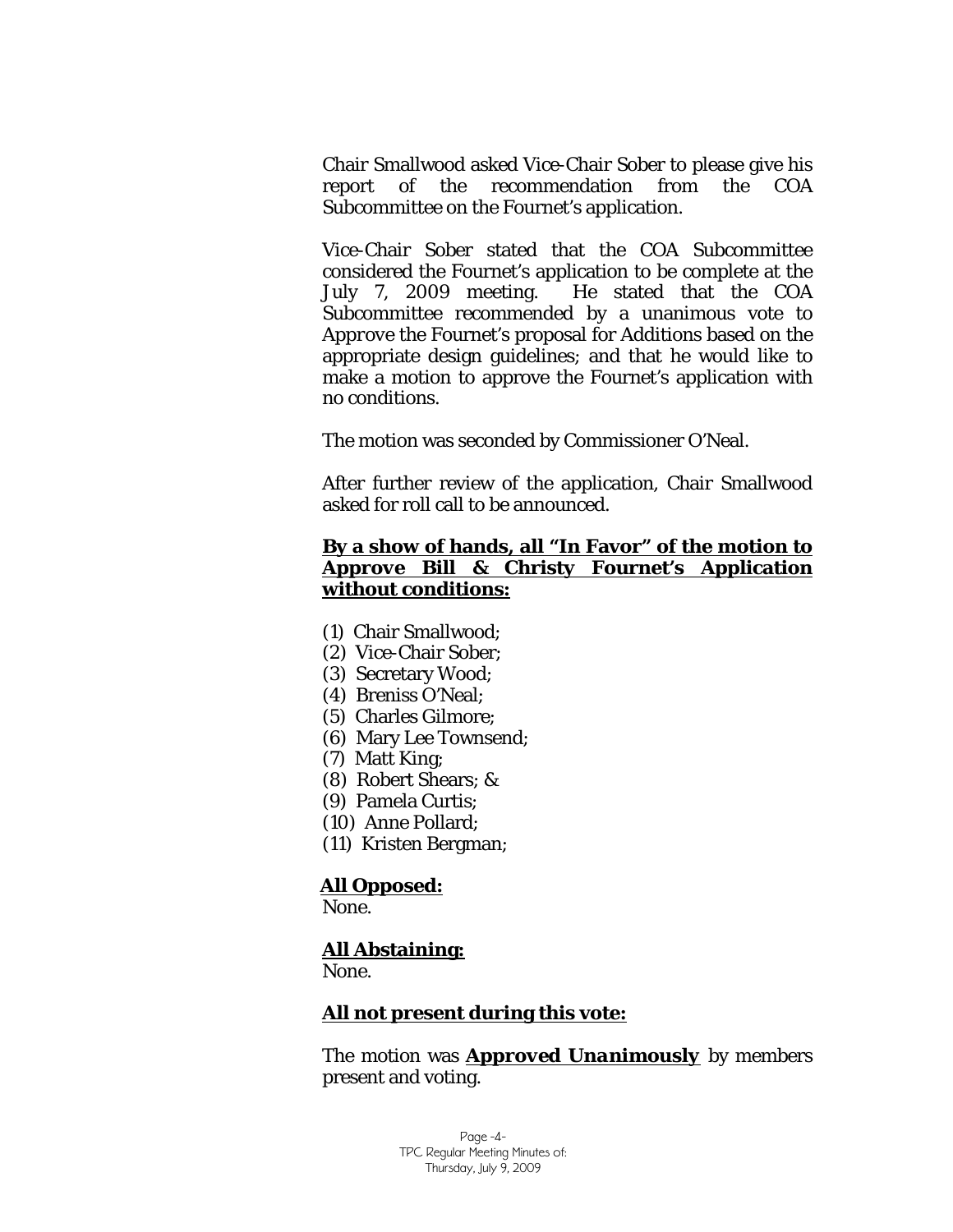*The Tulsa Preservation Commission Approved Bill & Christy Fournet's proposal based on guidelines under Section VIIIB General Requirements, B.1.01, B.1.0.2 & B.1.0.3; Building Materials, B.1.2.1 & B.1.2.2; Roofs, B.1.3.2 & under Porches, B1.4.1 for Additions to Existing Structures for the North Maple Ridge Historic District.*

#### **B. Rules & Regulations Committee**

Rules & Regulations Committee Chairman Charles Gilmore had no report.

## **C. Outreach Committee**

Outreach Committee Chairperson Kristen Bergman reported that the committee has moved the Outreach Committee meeting day to every 3rd Thursday of the month instead of every 3rd Friday at Elote, 5th & Boston at 11:30 a.m. She and other members of the committee believe that they will get a better attendance response having the meetings on Thursdays.

Chairperson Bergman stated that the committee met on the 26th of last month. She stated that they talked about providing a 3-hour Continue Education Credit Course that will mainly focus on targeting Realtors. Chairperson Bergman stated that they are going to create more of a robust website for Realtors providing them with maps and information about the 1,500 properties that are HP zoned; and it will show them where the 14 national registered districts are. She added that they were in the process of working on this type of system created for Realtors to have access to in a more preservation perspective.

### **4. Request by Wiggin Properties for a letter of endorsement**

Ms. DeCort stated that Wiggin Properties has requested a letter of endorsement from the Commission about the type of windows it would like to install on Tulsa's Downtown Mayo Building. She stated that Wiggin Properties would like the Commission to send a letter of endorsement to the National Park Service supporting the developer to install glass in the Mayo Building windows that matches the existing.

Commissioner Sober made a motion for the Commission to send the letter of endorsement to the National Park Committee supporting the developer to install glass in the Mayo Building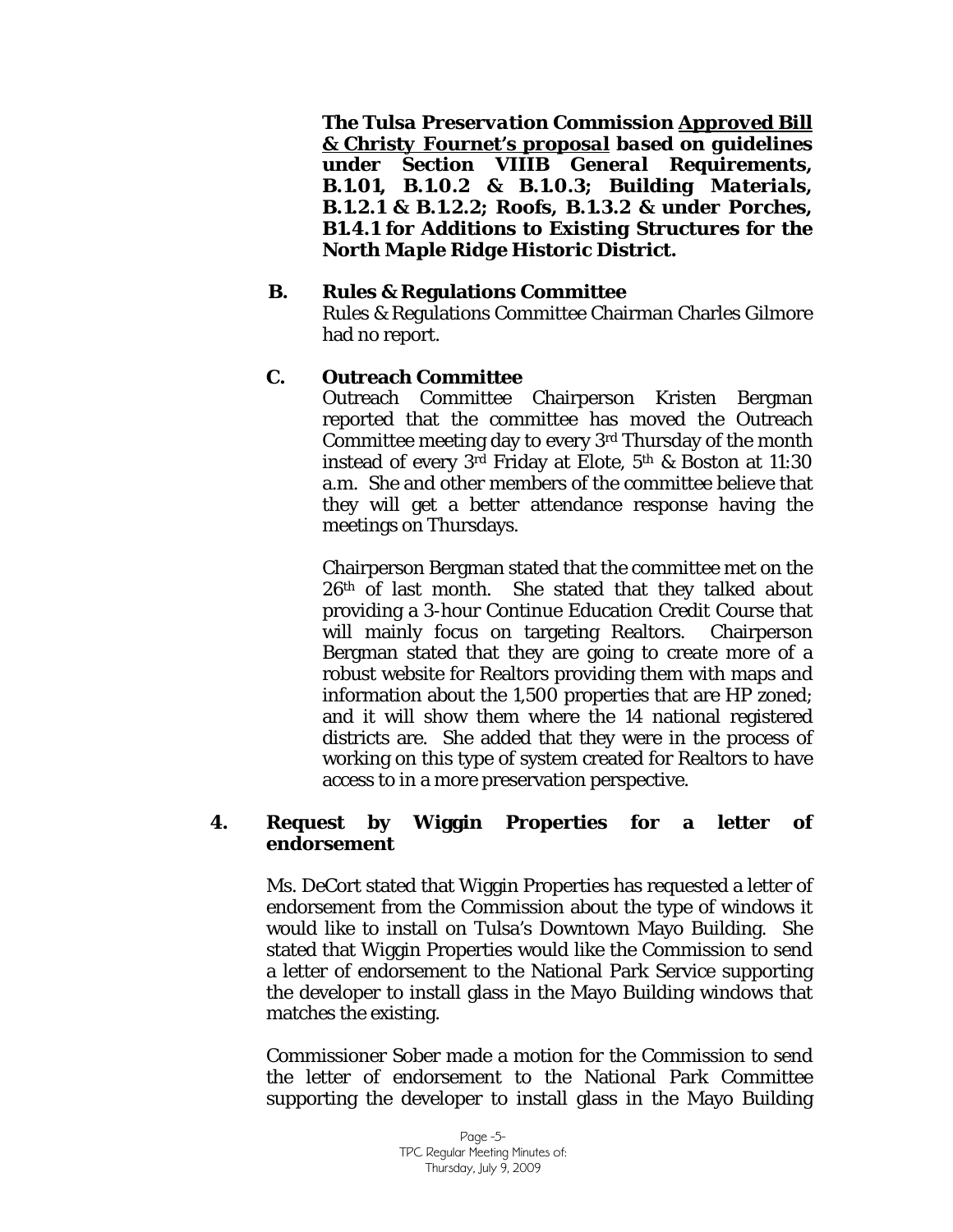windows that matches the existing. Commissioner Wood seconded.

### **By a show of hands, all "In Favor" of the motion to**  *Approve the letter of endorsement***:**

- (1) Chair Smallwood;
- (2) Vice-Chair Sober;
- (3) Secretary Wood;
- (4) Breniss O'Neal;
- (5) Charles Gilmore;
- (6) Mary Lee Townsend;
- (7) Robert Shears; &
- (8) Pamela Curtis;
- (9) Anne Pollard;
- (10) Kristen Bergman;

## **All Opposed:**

None.

## **All Abstaining:**

(11) Matt King;

# **All not present during this vote:**

None.

The motion was *Approved by Majority* by members present and voting.

# **5. Discussion of Preservation Strategic Plan &**

#### **6. Chair Report**

Chair Smallwood stated that staff has distributed by email Nore' Winter's 4-page work effort of draft #2 of the Implementation Priorities of Objectives from Tulsa's Preservation Strategic Plan.

She stated that draft #2 of this strategic plan came out of work that had been done earlier; and from a recent conference call that took place this morning with her, Vice-Chair Sober, staff and Nore' Winter. Chair Smallwood stated that the conference call focused on them trying to determine what the Commission's key roles were in order for them to facilitate or lead regarding the objective plan projects.

Chair Smallwood asked the Commission to please review the draft and if there were any questions, changes or clarifications that needed to be made to the draft that she and Vice-Chair Sober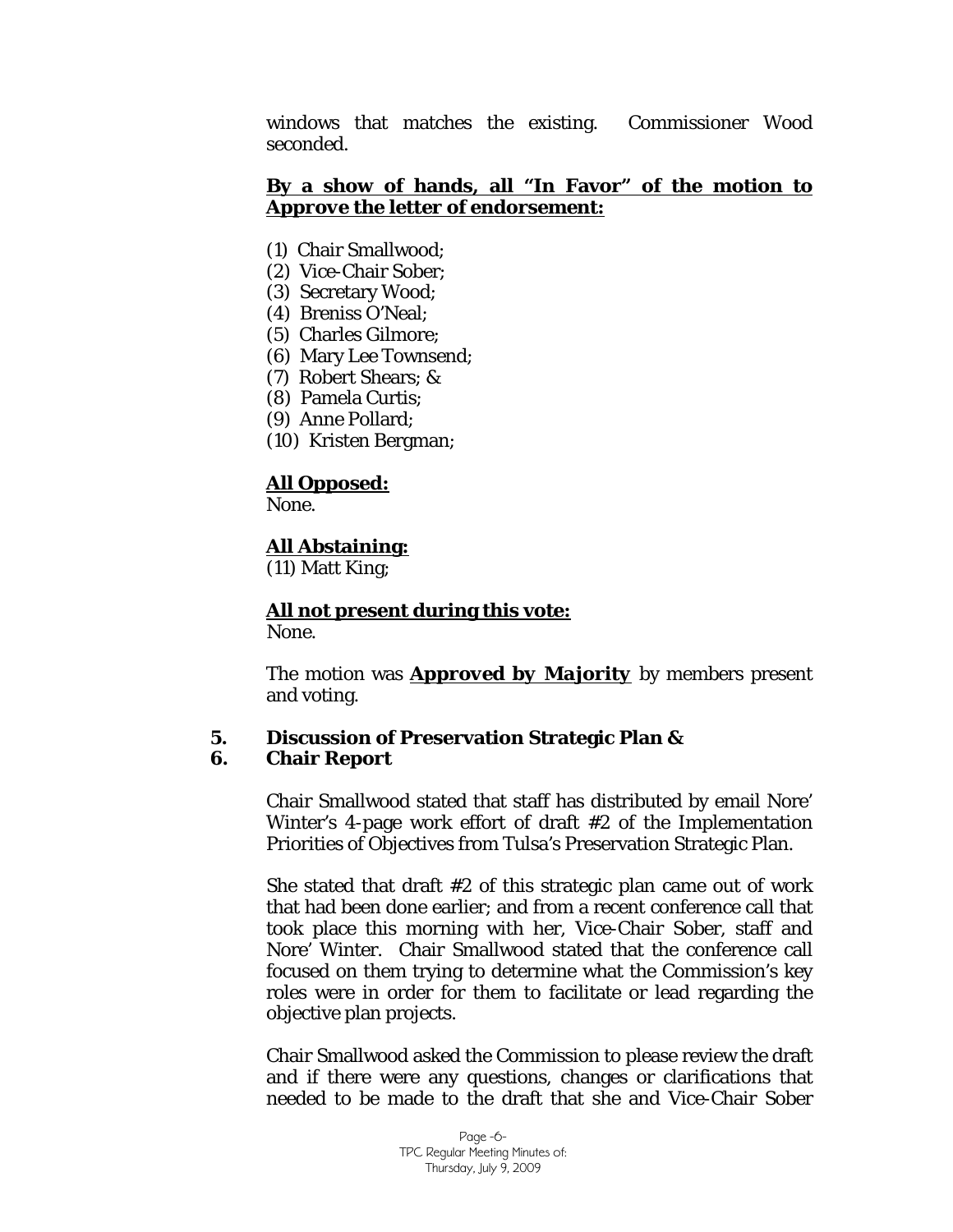would answer them to the best of their ability. The Commission did make a few changes to the draft; and there were some clarifications made. Chair Smallwood stated that if there were any other changes or comments that the members would like to make for them to please email them to Ms. DeCort within the next 10 days so that Ms. DeCort can forward them to Mr. Winter. She stated that she thought Nore' Winter would have the final version of the report finished by this week for her to share with the Commission and with the community; but that it's not available yet. Chair Smallwood stated that she will keep the Commission informed of the final draft as soon as it becomes available.

Chair Smallwood stated that the Tulsa Preservation Commission has received its *Certificate of Merit* that was given to it at the Preservation Conference last fall.

Chair Smallwood announced to those interested in attending an Art Deco Association meeting that the meeting will be held on July 16, 2009 at Elote at 4:30p.m.

#### **7. Staff Report**

The July Staff Report was distributed to the Commission prior to this meeting by email for review.

Ms. DeCort reported that Dane Matthews from INCOG contacted her this morning about the August 26, 2009 TMAPC Work Session and about the September 23, 2009 public hearing regarding the Commission's proposed notice of updating the City Ordinance. She stated that the Commission has simply requested to propose only having a 7-member TPC quorum without having four (4) professional members to constitute a quorum in order for the Board to act on Certificates of Appropriateness. Ms. DeCort stated that the Commission's proposal will have to be reviewed before the City Council for a final determination.

### **6. Absence Report**

No report.

#### **7. New Business**

*Under the Open Meeting Act, this agenda item is authorized only for matters not known about or which could not have been reasonably foreseen prior to the time of posting the agenda or any revised agenda.*  Commissioner Wood announced that there is a big article in the Greater Tulsa Reporter Magazine about Commissioner Bergman and her husband. She encourage everyone to read the article.

> Page -7- TPC Regular Meeting Minutes of: Thursday, July 9, 2009